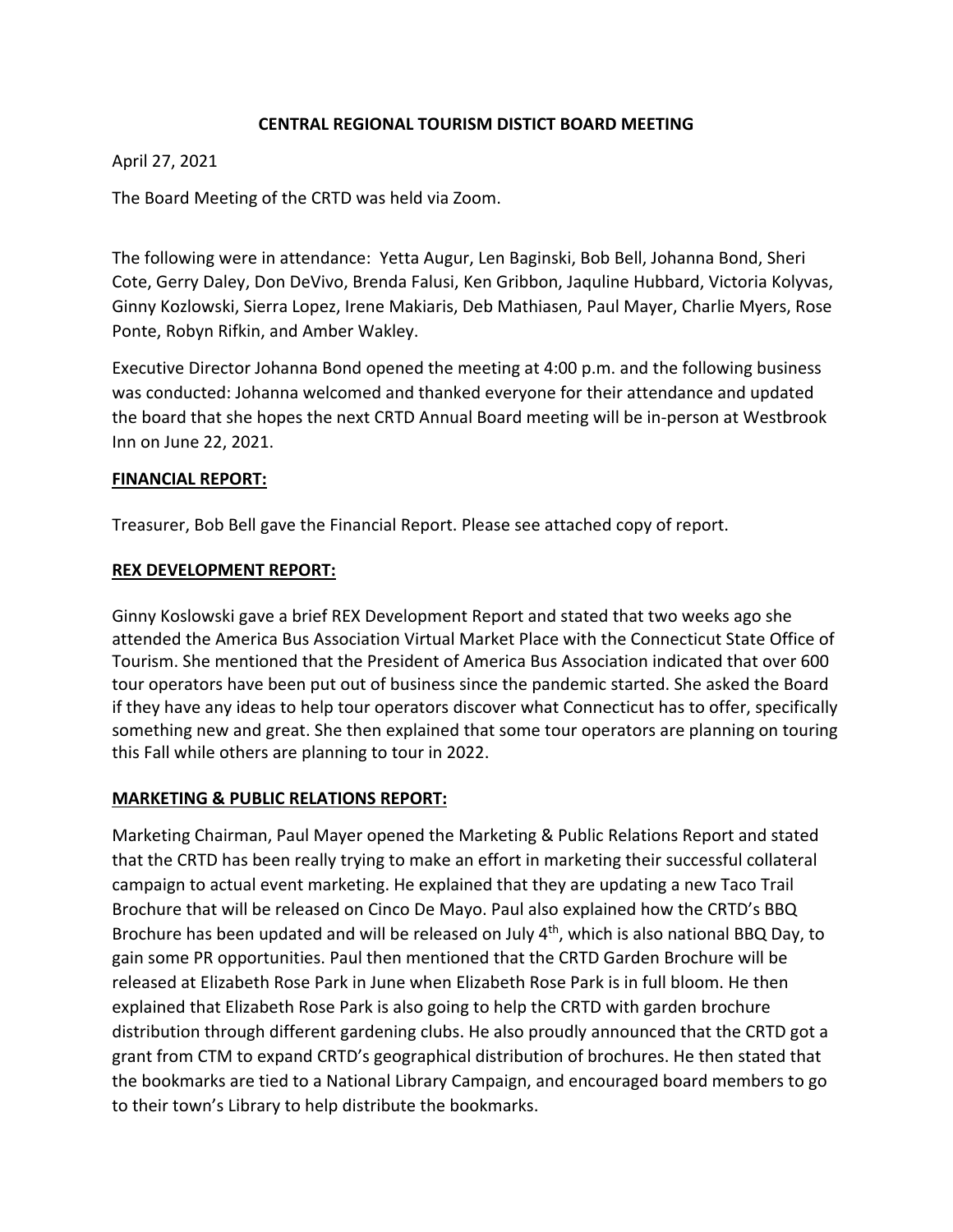Paul then stated that they are working on the Haunted Happenings campaign for the Fall brochure, and just finished the final draft for the outdoor adventures brochure. He stressed the importance of this brochure because of COVID‐19. Paul also explained that in May, the CRTD will conduct a "Let's Make a Deal" event that will include a Brochure Swap. Lastly, he explained the CRTD continues to build their photo and video library that he shares with the Connecticut State Office of Tourism. He then thanked the Middlesex County Chamber of Commerce for their reLaunch campaign and MIX Tuesday Tips webinar series that continues to help our tourism partners.

# **EXECUTIVE DIRECTOR'S REPORT:**

Executive Director, Johanna Bond opened her Executive report by stating that Paul Mayer gave a lot of information on the CRTD events and hopes that the CRTD's Representatives are sharing their events and email blast with their local tourism community, including City Hall and REX Development. She also told the board members that she hopes everyone shares and participates in the Tourism Partner Virtual Meetings from the Connecticut State Office of Tourism. Johanna then explained the purpose of the Middlesex Chamber's reLaunch campaign, which is to gain resources to help struggling businesses relaunch their business during and post COVID‐19. She also explained that the chamber's MIX Tuesday Tips webinar series was brought on by MIX peer to peer groups, which feature discussions from individuals in each industry, and encouraged board members to share and participate in this free webinar series that can help struggling tourism organizations. Johanna mentioned that 21 videos have been created so far for Every Town Has a Story campaign and will be releasing those videos at the Annual Board meeting in June. She also stated that Every Town Has a Story videos will also be promoted on CTVisit.com and through the CRTD's social media platforms. Johanna then stated that when they release the Garden Brochure at Elizabeth Rose Park, they will also be handing out some goodies and other marketing collateral as well. She also reminded the CRTD board members that June 12, 2021 is Connecticut Open House Day and invited everyone to attend a Brochure Swap on May 7, 2021 at the Courtyard by Marriot Hartford Cromwell from 10 a.m. – 12 p.m.

#### **OPEN FLOOR DISCUSSION:**

The Floor was then open for questions and answers.

# **CHAIR REPORT:**

Chairman, Don DeVivo gave his report and stated that the American Rescue Plan has allocated 2 billion dollars to Connecticut with 25% designated to tourism. Don then stated that he is lobbying towards the money going towards tourism, marketing and advertising. He hopes that the American Rescue Plan will put more money into the tourism industry for marketing and advertising to help businesses stay afloat. He then explained that lodging and transportation has been greatly impacted because of the pandemic. Don also explained that the guidelines for this grant will not come out until May. He then mentioned that the CRTD will keep on pushing the legislatures to act on this grant. He then discussed the Gambling Bill that will be partially